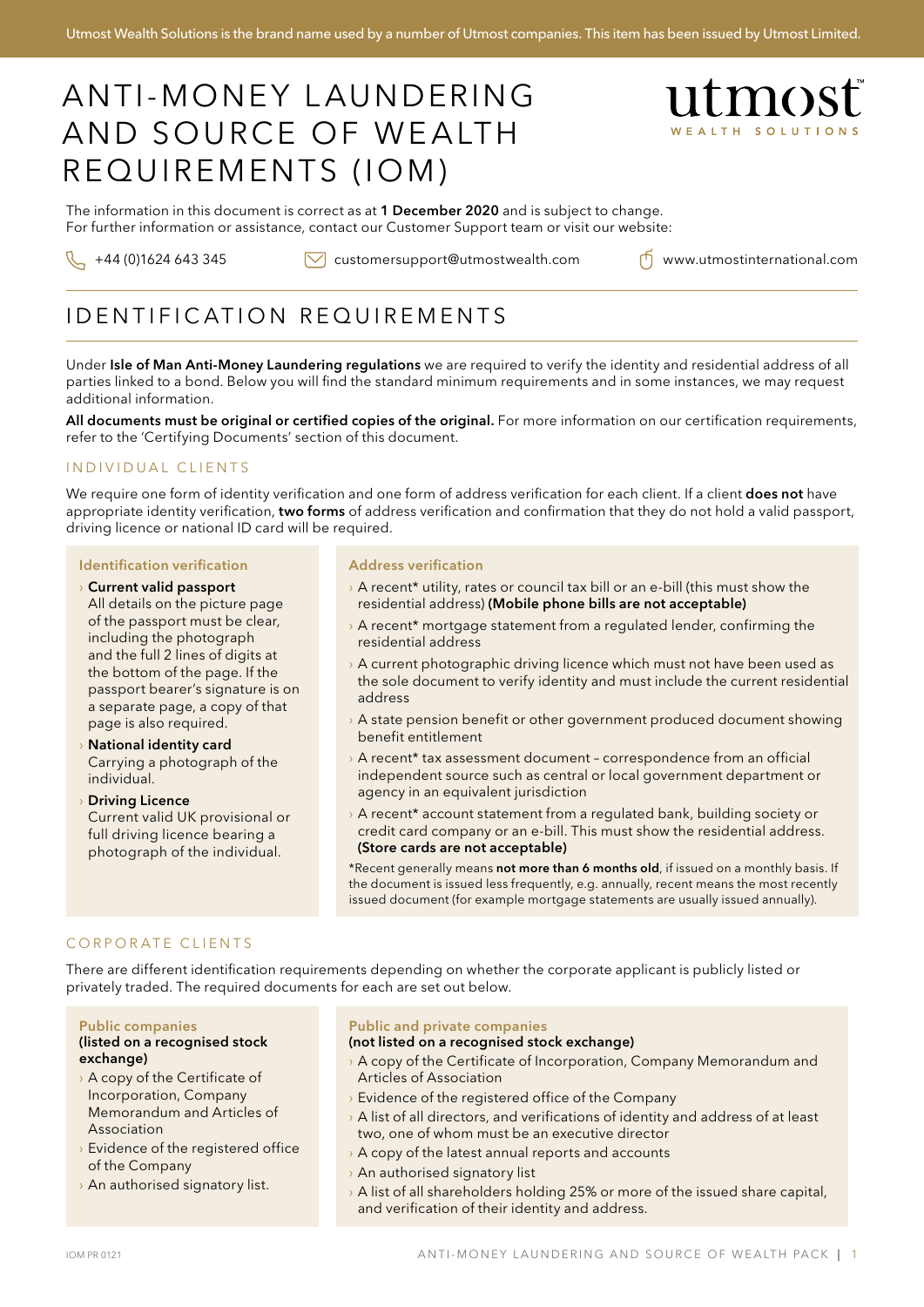### TRUSTEE CLIENTS

We must understand the structure and nature of the trust along with appropriate identity verification as explained below.

#### Trustee verification

- If the client is a corporate trustee, the corporate identification requirements stated above apply
- If the client is an individual trustee, the individual identification requirements stated above apply.

# certifying documents

All copies of documents submitted as evidence of identity and address must be certified by a suitable certifier. Any certified copy must be of the **original document**; previous certified copies cannot be copied again. A suitable certifier may be one of the those listed below; provided that they are from a recognised jurisdiction and we can verify their status. A certifier should not have any conflict of interest (e.g. must not have any link to the contract, or be related to the individual).

Certifications must be clear, legible and bear the signature of the certifier. The suitable certifier should state on the document, 'I certify this to be a true copy of the original and a good likeness of the individual' and include the following details:

- › Signature of certifier
- › Full name and position/job title of the certifier
- › Company name and address
- $\rightarrow$  Any additional details such as membership number from a regulated body
- › Contact details of the certifier
- › Date of certification
- › If a document has multiple pages the certification on the first page should state the total number of pages in the document.

#### Suitable certifiers

- › A director or manager of an authorised credit or financial institution
- › A regulated independent financial adviser, or authorised employee of a regulated introducer
- › An active chartered accountant who is a member of a recognised professional body (which we can verify)
- › A notary public, commissioner for oaths, lawyer or advocate who is a member of a recognised professional body
- › A formally appointed member of the judiciary, registrar or other civil or public servant, a serving UK police officer or customs officer authorised to issue or certify copy documents
- › An officer of an embassy or High Commission of the country who issued the document.

### FOREIGN LANGUAGE DOCUMENTS

Documents that are not in English should be adequately translated so that the true significance of the document can be appreciated.

All verification statements must be written in English, as should the translator's name, job title, name of company and website address (if applicable). A copy of the translation should be accompanied by a copy of the original document.

It is important that we are able to verify the certification of documents. If you are unsure if your chosen certifier will meet our requirements, contact our Customer Support team who will be able to provide further guidance.

#### Unsuitable certifiers

(Under Isle of Man regulations)

- › Post Office certifications
- › A teacher
- › A doctor.

#### POWER OF ATTORNEY (POA) CERTIFICATIONS

Any copies of UK power of attorney documents must:

- $\rightarrow$  State at the end of the document that the copy is a true and complete copy of the entire original document
- › Have each page signed and certified as a true and complete copy of the original page.

It can be certified by:

- › The donor
- › A solicitor / advocate
- › A notary public
- › A stockbroker.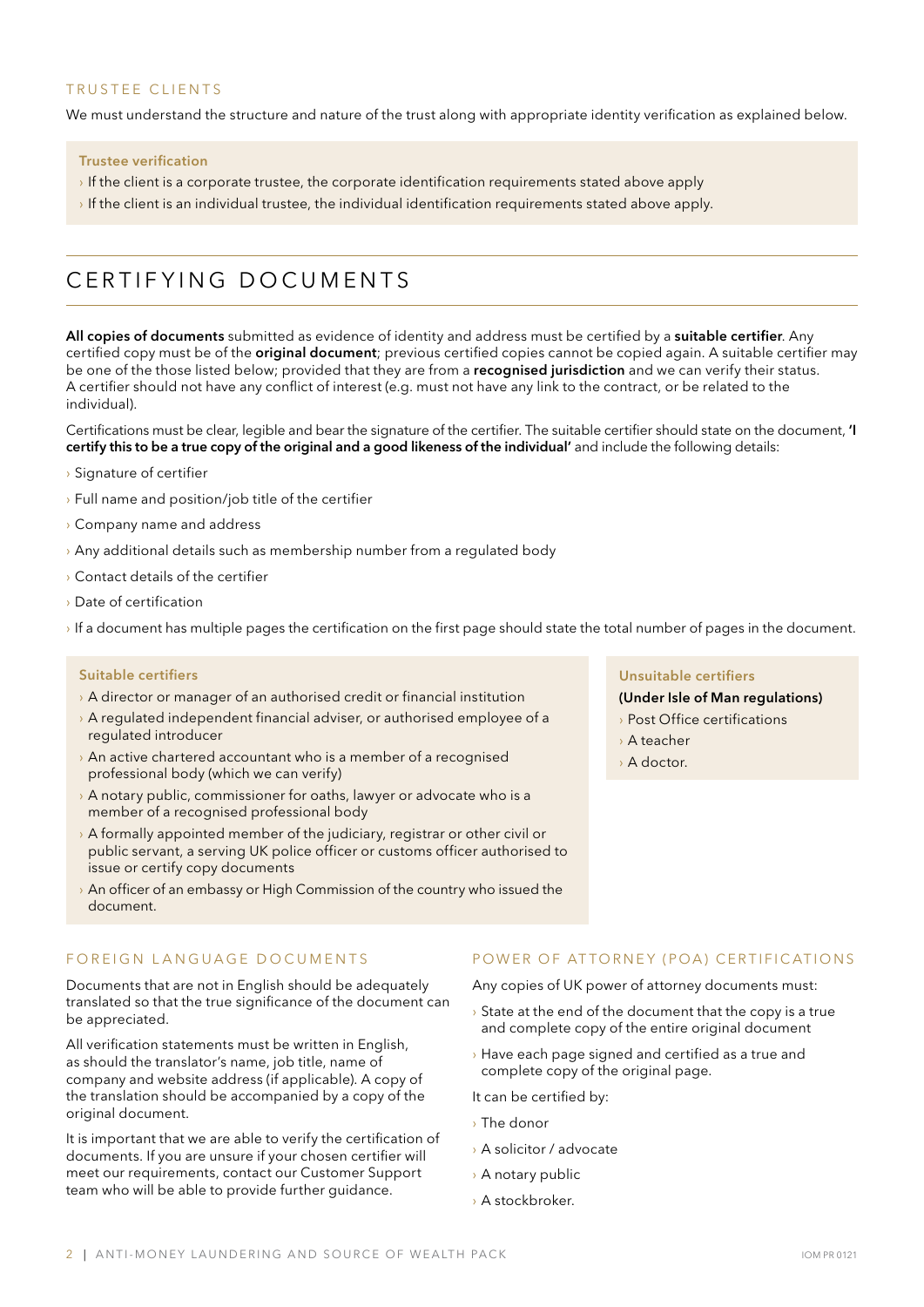# S ource of wealth requirements

The following source of wealth information is applicable when completing a new business application or when source of wealth information has been specifically requested by us.

All Isle of Man life companies are required by law<sup>1</sup> to make enquiries as to how the applicant has acquired the monies to be invested.

For more information regarding our source of wealth requirements, contact us:

 $\sqrt{\phantom{a}}$  +44 (0) 1624 653 251  $\sqrt{\phantom{a}}$  welcome@utmostwealth.com

### SOURCE OF WEALTH

Source of wealth describes the activities that have generated the applicant's funds, for example, employment, business activities, proceeds of a house sale or corporate dividends received.

When a new business application is received, a risk assessment takes place. Utmost follows a risk based approach which means that evidence of the source of wealth may be required, depending upon the assessment.

Failure to fully complete the source of wealth and occupation section of the new business application form will result in requests for additional information, which may delay the processing of your application.

### ADDITIONAL SINGLE PREMIUMS

All investments are assessed on a case by case basis when an additional premium is applied for, so further source of wealth information and documentation may be required.

<sup>1</sup> Anti-Money Laundering and Countering the Financing of Terrorism Code 2019.

# S ource of wealth categories

| <b>SOURCE OF WEALTH</b><br>CATEGORIES             | <b>EXAMPLES OF SUITABLE VERIFICATION DOCUMENTS</b>                                                                                                                                                                                                                                                                                                                                                                                                                                                                                                                                                                         |
|---------------------------------------------------|----------------------------------------------------------------------------------------------------------------------------------------------------------------------------------------------------------------------------------------------------------------------------------------------------------------------------------------------------------------------------------------------------------------------------------------------------------------------------------------------------------------------------------------------------------------------------------------------------------------------------|
| <b>Savings from</b><br>employment income          | > Last 6 months' payslips<br>$\rightarrow$ Letter from their employer confirming income and bonuses for the last 2 years. The letter<br>should be on the employer's letter headed paper and state the applicant's full name and<br>residential address. It must be signed by the HR director/manager<br>> Bank statements that clearly show receipt of the most recent 3 months' regular salary<br>payments from the named employer<br>> Latest audited accounts if self-employed. The accounts should make reference to the<br>applicant's name; show the annual turnover, the balance sheet and the shareholder's funds. |
| <b>Maturing investments or</b><br>policy claim    | $\rightarrow$ Letter or contract note from the previous investment company giving notification of<br>proceeds of maturing investment. The documents must be on the relevant company's<br>letter headed paper and must include the full name and residential address of the<br>applicant; state the date the investment matured and the amount received.                                                                                                                                                                                                                                                                    |
| Share sale                                        | > Legal sale document, e.g. contract notes. The documents must state the applicant's<br>name; where the shares were held; the date they were sold and how much was received.                                                                                                                                                                                                                                                                                                                                                                                                                                               |
| <b>Property sale</b>                              | > Signed letter from solicitor<br>> Completed sale contract.<br>Both documents should include the address of the property sold, the applicant's full name,<br>date of initial purchase, date sold and the sale amount.                                                                                                                                                                                                                                                                                                                                                                                                     |
| Company sale or sale of<br>an interest in company | > Signed letter from solicitor<br>> Signed letter from regulated accountant<br>> Copy of contract of sale and sight of investment monies on bank statements<br>The above documents should be on the relevant company's letter headed paper and should<br>include the full name and residential address of the applicant; the company incorporation<br>number; state the date the sale took place and the amount personally received.<br>Copies of any media coverage would help as supporting evidence.                                                                                                                    |